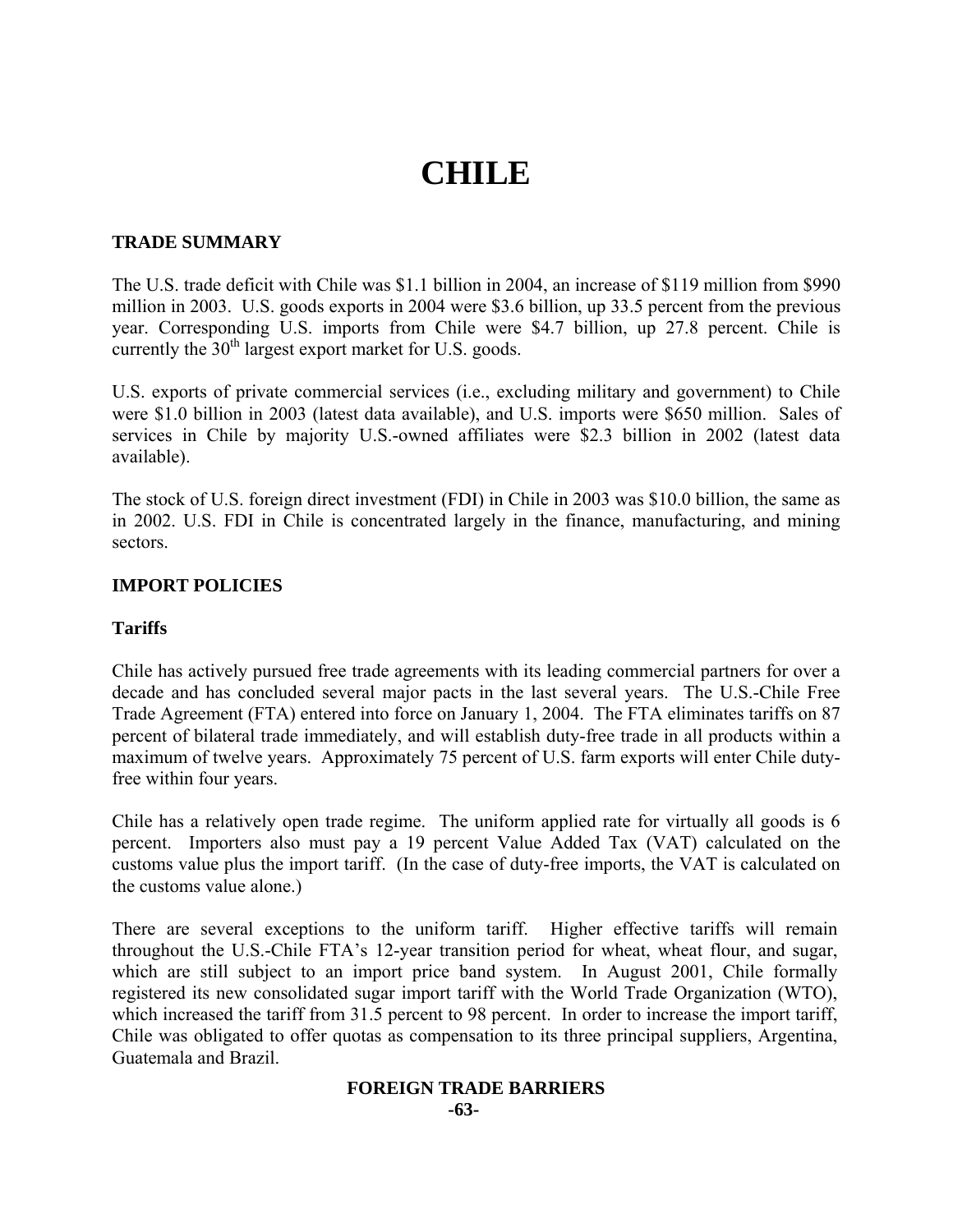Under the U.S.-Chile FTA, the 50 percent surcharge on used goods has been eliminated for U.S. originating goods. The importation of used passenger and cargo transport vehicles is prohibited, with a few exceptions. Many computer products and books enter Chile duty-free. Used clothing and other used textile articles classified under HS 63.09 became duty-free upon entry into force of the Agreement.

# **Import Controls**

Customs authorities must approve and issue a report for all imports valued at more than \$3,000. Imported goods must generally be shipped within 30 days from the day of the report, but longer periods may be authorized. Commercial banks may authorize imports of less than \$3,000. Larger firms must report their import and export transactions to the Central Bank. Commercial banks may sell foreign currency to any importer to cover the price of the imported goods and related expenses, as well as to pay interest and other financing expenses that are authorized in the import reports. There are virtually no restrictions on the types or amounts of goods that can be imported into Chile, nor any requirements to use the official foreign exchange market.

#### **Non-Tariff Barriers**

Chile maintains a complex price band system for wheat, wheat flour, and sugar, which will be phased out under the U.S.-Chile FTA for imports from the United States by 2016. The price band system was created in 1985 and is intended to guarantee a minimum and maximum price for the covered commodities. When certain CIF prices (as calculated by Chilean authorities) fall below the floor, a special tax is added to the uniform tariff rate to raise the price to the floor. Price bands effectively set a minimum import price that is normally higher than both international and Chilean domestic prices.

The WTO ruled on October 23, 2002 that Chile's price band system was inconsistent with Article 4.2 of the Agreement on Agriculture. Following arbitration, Chile was given until December 23, 2003, to implement the rulings and recommendations of the WTO to bring the price band system into compliance with its WTO obligations. The Lagos Government and the Chilean Parliament agreed on a compromise proposal on August 7, 2003, eliminating the price band system on vegetable oils and introducing a number of modifications for wheat, wheat flour, and sugar. In the case of sugar, wheat, and wheat flour, the new values for the floor and ceiling prices began in November 2003 and will remain fixed until 2007. Beginning in 2008, the floor will be adjusted downward by 2 percent a year, until 2014, when Chile's President will evaluate whether to continue the price band system or eliminate it. Mixtures (e.g. high fructose corn syrup) containing more than 65 percent sugar content are now subject to the sugar price band system.

#### **FOREIGN TRADE BARRIERS -64-**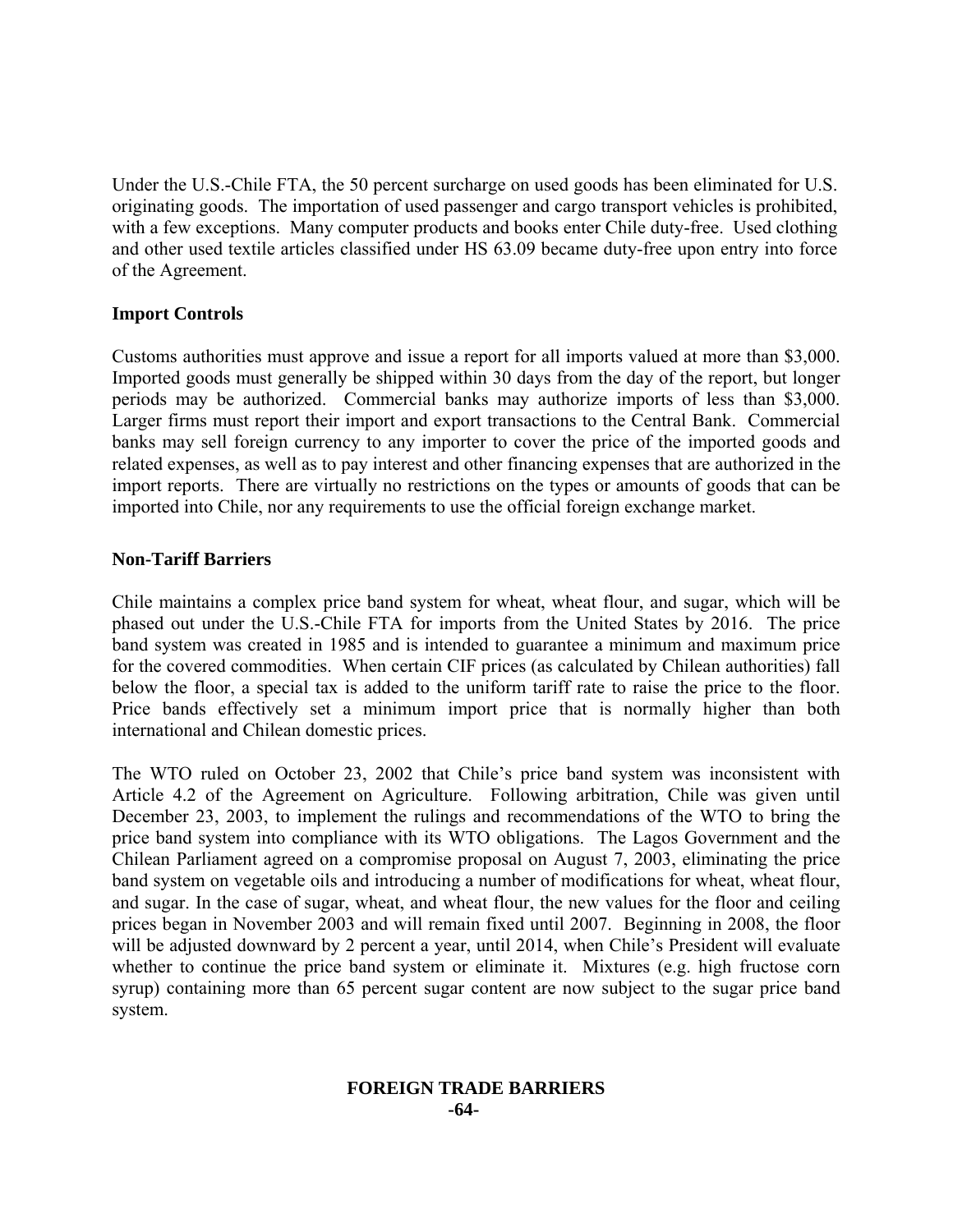# **STANDARDS, TESTING, LABELING AND CERTIFICATION**

Prior to the FTA, many of Chile's trade-restrictive sanitary and phytosanitary (SPS) requirements prevented the entry of a number of U.S. agricultural and food exports. The FTA established a committee to follow up on the implementation of the WTO Agreement on the Application of Sanitary and Phytosanitary Measures and address any trade-restrictive SPS measures. During the negotiations, a bilateral committee was established to address a limited number of issues of concern to both the United States and Chile and important progress was made. However, in 2004 the United States continued to experience difficulties with Chile's unjustified and/or non-science-based restrictions.

Chile maintains restrictions on U.S. beef exports due to concerns about bovine spongiform encephalopathy (BSE) that are not supported by science and are not in conformance with international standards. As a result, the anticipated market access for U.S. beef to Chile envisioned under the FTA has not been realized.

Chile permits the planting of agricultural biotechnology products for export seed propagation only. Biotechnology crops may not be marketed domestically in Chile. A Presidential Commission in Chile was created to review all aspects of agricultural biotechnology and issued its report in June 2003. While the Commission's report supported the increased use of biotechnology crops in Chile for both export and domestic consumption, the old laws and regulations remain in place and restrictions on biotechnology crops continue.

# **GOVERNMENT PROCUREMENT**

Individual government entities in Chile usually conduct their own procurement. In general, Chilean law calls for public bids for large purchases, although procurement by negotiation is permitted in certain cases. Foreign and local bidders on government tenders must register with the Chilean Bureau of Government Procurement. They must also post a bank and/or guarantee bond, usually equivalent to 10 percent of the total bid**,** to assure compliance with specifications and delivery dates. Chile is not a member of the WTO Agreement on Government Procurement.

The Government of Chile created the Information System for Procurements and Public Contracts for the Public Sector (www.chilecompras.cl) in March 2000. Through this site, anyone can offer products or services and register in the system as a potential supplier for government procurement in their area of interest, free of charge. The system also allows all public agencies with needs for goods and services to publish information concerning their public bidding processes and requirements on the Internet. Public agencies also publish detailed reports on the results of procurement processes.

# **FOREIGN TRADE BARRIERS -65-**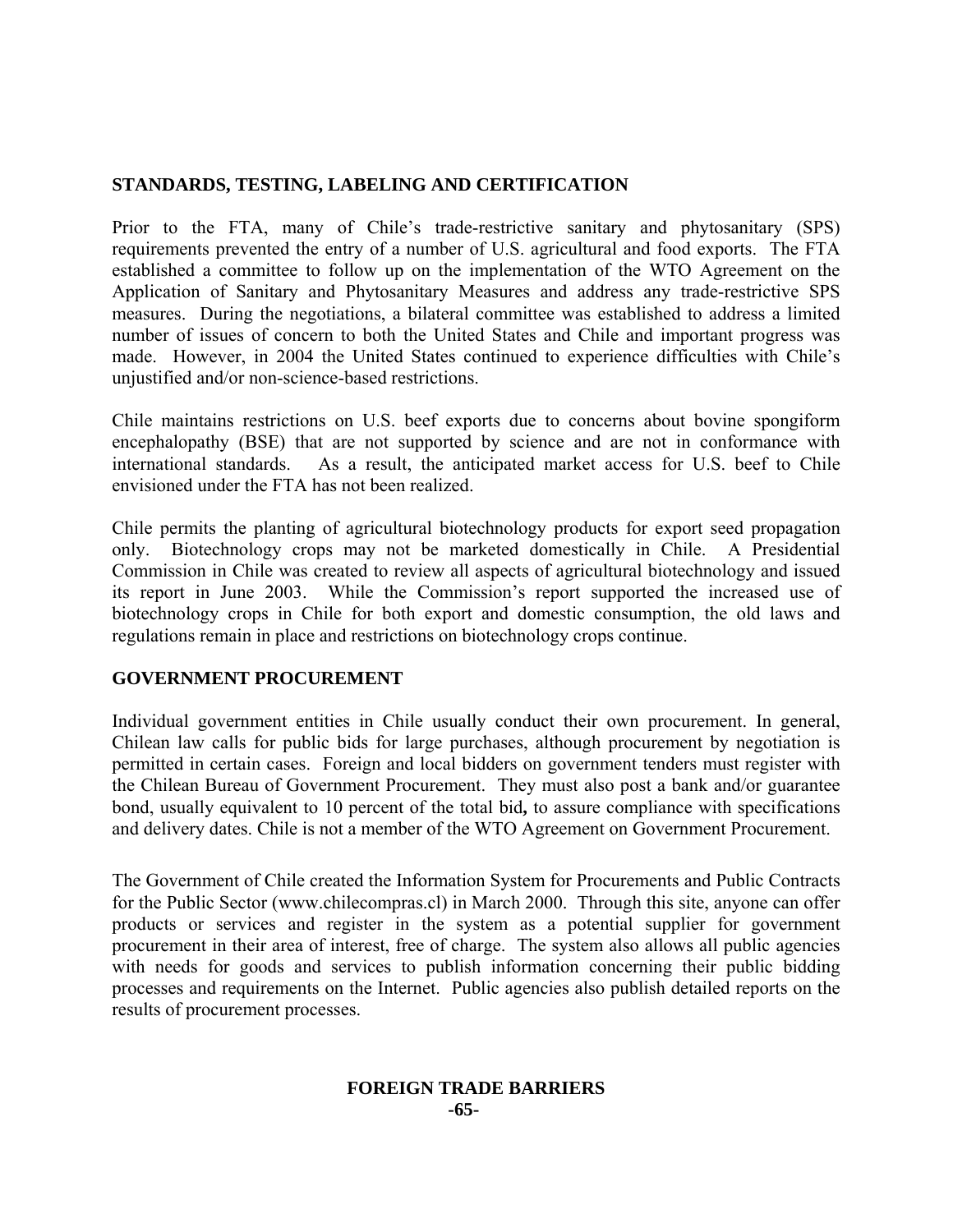The U.S.-Chile FTA covers the procurement of most Chilean central government agencies, 13 regional governments, 11 ports and airports, and more than 340 municipalities in Chile. The FTA establishes strong disciplines aimed at preventing discrimination against U.S. firms when bidding on government procurement opportunities that are covered by the FTA.

# **EXPORT SUBSIDIES**

Chile's Ministry of Foreign Affairs promotes the country's exports, including through grants to private companies or industries for some export promotional activities. ProChile, the Export Promotion Bureau of Chile, promotes specific products to targeted exports markets. It provides matching funds of up to 50 percent to participating firms on approved market promotion activities.

Chile provides a simplified duty drawback program for nontraditional exports that reimburses firms a percentage of the value of the export. Companies purchasing capital equipment domestically can borrow up to seventy-three percent of the amount of customs duties that would have been paid on the capital goods if they had been imported. If the capital goods are ultimately used in the production of exports, the loan balances and any unpaid interest are waived and the producer is not required to repay the loan. Another export-promotion measure lets all exporters defer import duties for up to seven years on imported capital equipment or receive an equivalent subsidy for domestically produced capital goods. Chile has announced that it will phase out the simplified drawback program, in accordance with its WTO commitments.

Under Chile's separate Value Added Tax (VAT) reimbursement policy, exporters have the right to recoup the VAT that they have paid when purchasing goods and using services intended for export activities. Chile's export credit guarantee program guarantees 80 percent of exporter credits up to a limit of \$132,000**.** Eligible exporters must have annual sales of less than \$16.7 million.

The "Country Image" Program is an advertising campaign intended to enhance Chile's image in target export markets. The program is a joint venture between the Chilean public and private sector.

The FTA's Chapter on Market Access eliminates over a transition period the use of duty drawback and duty deferral for imports that are incorporated into any good exported to the U.S. or Chile. Full drawback rights are allowed for the first eight years from entry into force. Beginning on year nine, the amount of drawback allowed is reduced until reaching zero by year 12.

# **FOREIGN TRADE BARRIERS -66-**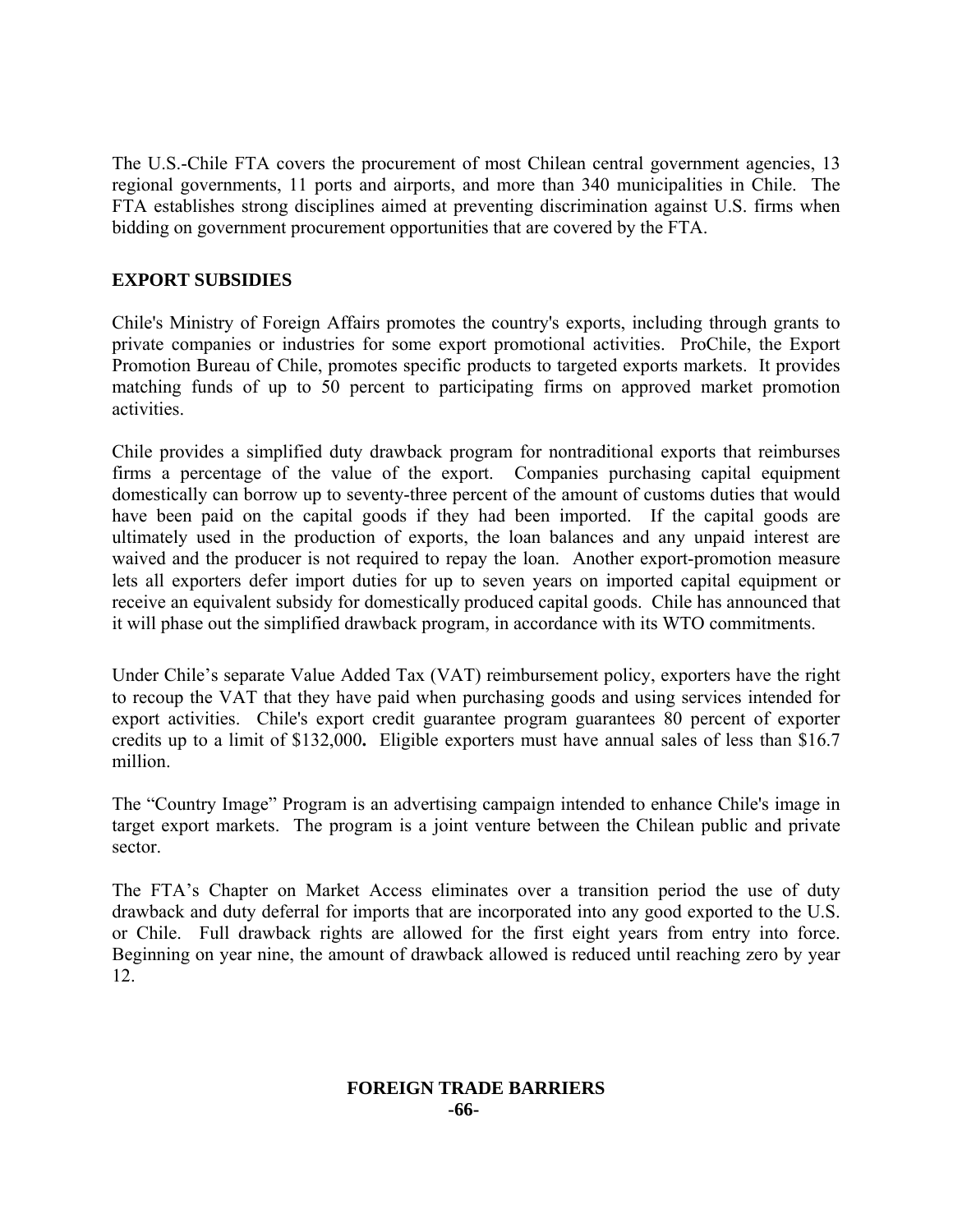# **Export Controls**

Chilean Customs authorities must approve and issue export reports. Exported goods must generally be shipped within 90 days from the date of the export report, but this period may be extended under certain conditions. Exporters may freely dispose of hard currency derived from exports. As with imports, exporters may use the formal or informal exchange market. Large firms must report all exports to the Central Bank, except for copper exports, which are authorized by the Chilean Copper Commission. Duty-free import of materials used in products for export within 180 days is permitted with prior authorization. Free-zone imports are exempt from duties and value-added tax if re-exported.

# **INTELLECTUAL PROPERTY RIGHTS (IPR) PROTECTION**

Chile was placed on the 2004 Special 301 Watch List because of substantive deficiencies in Chile's IPR laws and the lack of adequate IPR enforcement.

#### **Patents and Trademarks**

During 2004, the United States and Chile held a series of meetings on implementation of Chile's FTA obligations to protect intellectual property for pharmaceutical products.

The Institute of Public Health (ISP in Spanish), Chile's version of the U.S. Food and Drug Administration, has issued marketing approvals for unauthorized copies of patented products. Chilean authorities have not established effective coordination between the actions of the ISP and the Industrial Property Department, Chile's patent and trademark office**,** to prevent this undermining of effective patent protection. To try to prevent the issuance of such marketing approvals, U.S. firms have been obliged to engage in expensive and time-consuming court proceedings.

After a five-year delay, Chile's Congress approved in December 2004 legislation intended to bring the country into compliance with a number of its TRIPS commitments. The new law provides for, among other things, expedited court proceedings and authority to seize illegal copies of patented products. It also is intended to implement certain FTA obligations, such as the extension of the term of protection for patents when there are unreasonable delays in the patent application process, as well as stronger protection for confidential test data submitted to obtain marketing approval for pharmaceutical products and agricultural chemical products. Implementing regulations are expected in mid-2005. The Chilean Government maintains that the new law will address key weaknesses in Chile's patent and data protection. The United States will continue to work with the Chilean government to ensure full implementation of its FTA obligations.

Chile's Trademark Law is generally in line with international standards. Some U.S. trademark holders have complained of inadequate enforcement of trademark rights in Chile. In relation to

# **FOREIGN TRADE BARRIERS**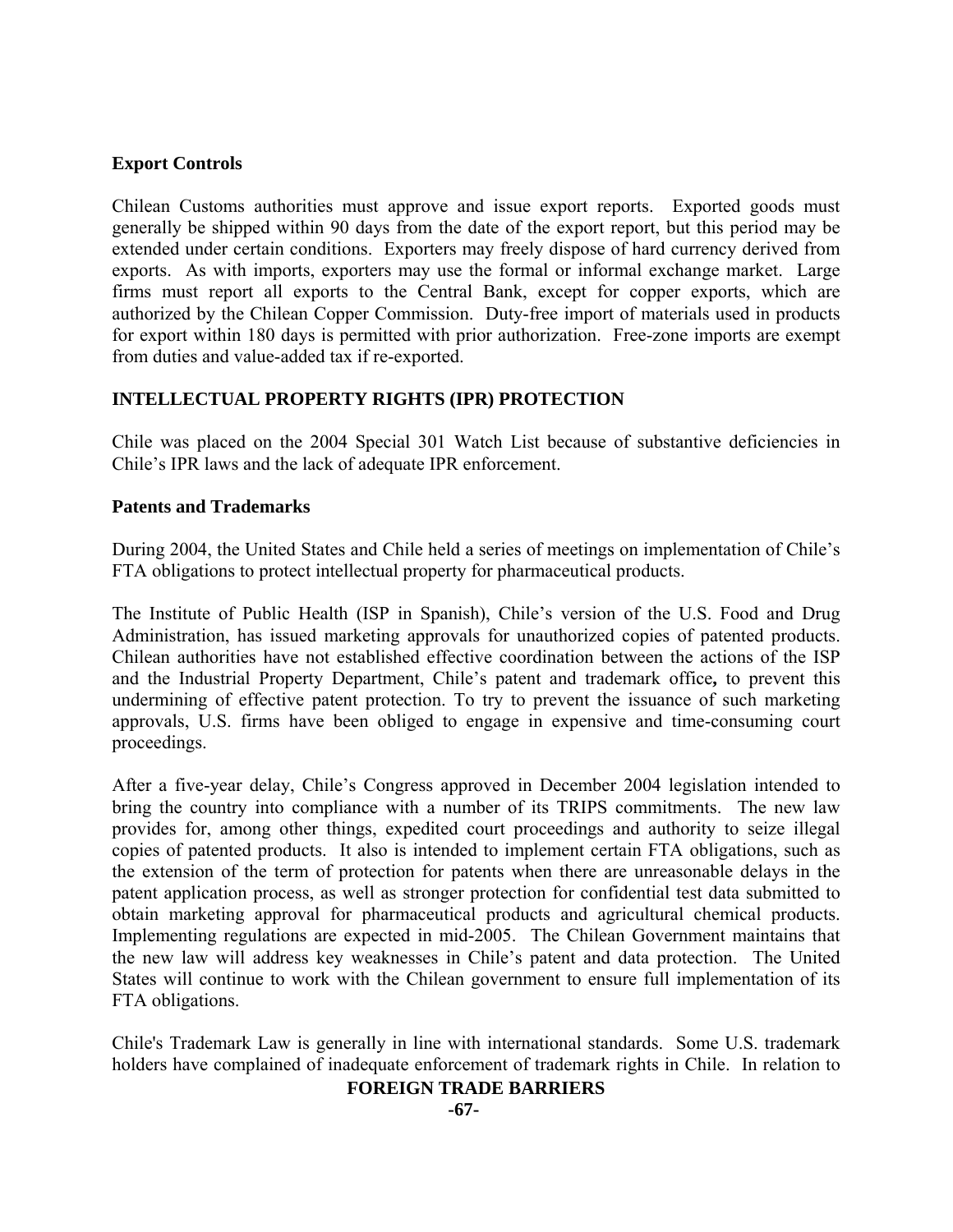Internet domain names, the United States and Chile committed to make a system available for the resolution of disputes, following international standards, to address problems of cyberinfringement of trademarks. The FTA also requires Chile to respect the principle of "first-intime, first-in-right" to trademarks and geographical indications (geographical names that have a particular association with a product).

# **Copyrights**

Despite active enforcement efforts by the police, piracy of computer software and video recordings in Chile remains significant. Attempts to enforce copyrights in Chile have met with considerable delays in the courts and weak sentences. According to the International Intellectual Property Alliance (IIPA), estimated losses due to piracy of copyrighted materials totaled \$106.7 million in 2004. Chile made two sets of amendments to its copyright law in 2003—one to implement TRIPS and one to implement immediate FTA obligations. The FTA's provisions increase the period of protection for copyrights and related rights to "life of the author plus 70 years", establishes strong prohibitions against circumvention of encryption technology attached to digital works, performances and phonograms, protects temporary copies, and establishes a legal framework to combat online piracy. The FTA also criminalizes end-user piracy and mandates both statutory and actual damages for IPR violations and penalizes tampering with anti-piracy technology. The United States will continue to work with the Chilean government to improve enforcement and ensure full implementation of the FTA's enforcement obligations, which enter into force in 2008.

Chile joined both the World Intellectual Property Organization (WIPO) Copyright Treaty and the WIPO Performances and Phonograms Treaty in April 2001.

# **SERVICES BARRIERS**

Chile's relatively open services trade and investment regime stands in contrast to its relatively limited commitments under the General Agreement on Trade in Services (GATS). In particular, Chile maintains a "horizontal" limitation, applying to all sectors in Chile's GATS schedule, under which authorization for foreign investment in service industries may be contingent on a number of factors, including employment generation, use of local inputs and compensation. This restriction undermines the commercial value and predictability of Chile's GATS commitments.

Commitments in services under the U.S.-Chile FTA cover both cross-border supply of services and the right to invest**.** Market access commitments apply across a wide range of sectors, including computer and related services, telecommunications, audiovisual services, construction and engineering, tourism, advertising, express delivery, professional services, distribution services, adult education and training services and environmental services, among others.

## **FOREIGN TRADE BARRIERS -68-**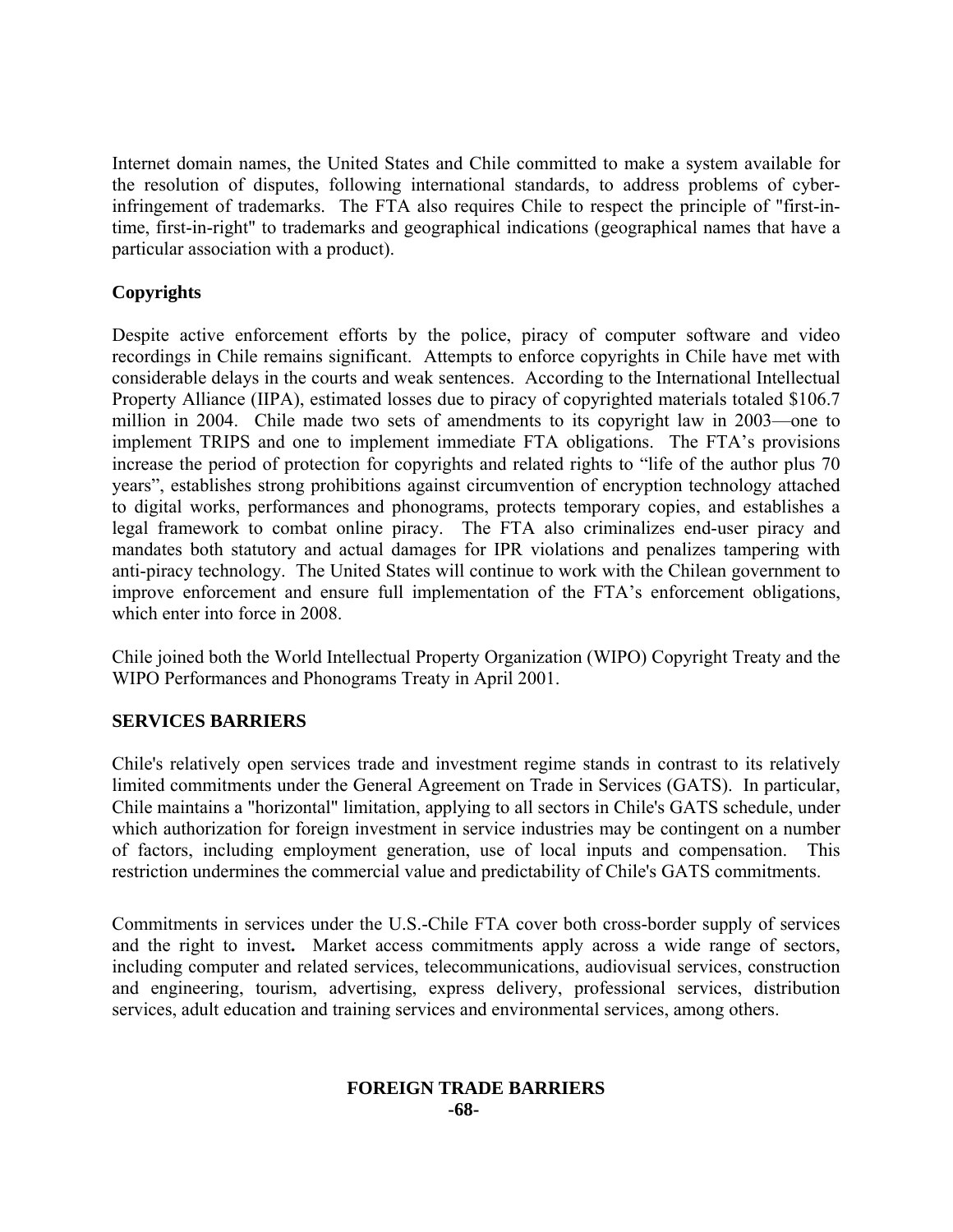Chile has made WTO commitments on most basic telecommunications services, adopting the WTO Reference Paper on Regulatory Commitments and ratifying the GATS Fourth Protocol. Nonetheless, U.S. companies occasionally complain of regulatory delays and a lack of transparency in regulatory decisions. Chile's WTO schedule of commitments excludes local basic telecommunications services, one-way satellite transmissions of Direct-to-Home and Direct Broadcast Satellite television services and digital audio services. It also excludes free reception broadcasting services. The U.S.-Chile FTA establishes requirements for greater levels of transparency in regulatory processes.

#### **Financial Services**

During the 1997 WTO financial services negotiations, Chile made commitments in banking services and most securities and other financial services. However, the Chilean WTO Commitment Schedule in the securities sector does not include asset fund management (mutual funds, investment funds, foreign capital investment funds, and pension funds). Chile also reserved the right to apply economic needs and national interest tests when licensing foreign financial service suppliers. In practice, Chile has allowed foreign banks to establish branches or subsidiaries and to provide the same range of services as domestic banks. Foreign insurance companies established in Chile face operate with unlimited access to the Chilean market as long as their legal incorporation meets requirements established in the Chilean Corporate Law Code. Foreign-based insurance companies cannot offer or contract insurance policies in Chile directly or through intermediaries.

Under the U.S.-Chile FTA, U.S. banks, insurance, securities and related services will operate in a more open, competitive and transparent market. The financial services chapter of the FTA includes core obligations concerning non-discrimination and most-favored nation treatment as well as additional market access obligations. U.S. insurance firms now have full rights to establish subsidiaries or joint ventures for all insurance sectors with limited exceptions. Chile also committed to phase in insurance branching rights and to modify its legislation to open crossborder supply of key insurance sectors such as marine, aviation and transport (MAT) insurance, insurance brokerage of reinsurance and MAT insurance. U.S. banks and securities firms are now allowed to establish branches and subsidiaries and may invest in local firms without restriction, except under very limited circumstances. U.S. financial institutions are also able to offer financial services to citizens participating in Chile's privatized voluntary saving plans and they have gained increased market access through Chile's mandatory social security system. Chile now allows U.S.-based firms to offer services cross-border to Chileans in areas such as financial information, data processing and financial advisory services, with limited exceptions. Chilean mutual funds are permitted to use foreign-based portfolio managers.

# **INVESTMENT BARRIERS**

While Chile welcomes foreign investment, some controls and restrictions exist. Foreign direct investment is subject to *pro forma* screening by the Government of Chile. The Foreign

#### **FOREIGN TRADE BARRIERS -69-**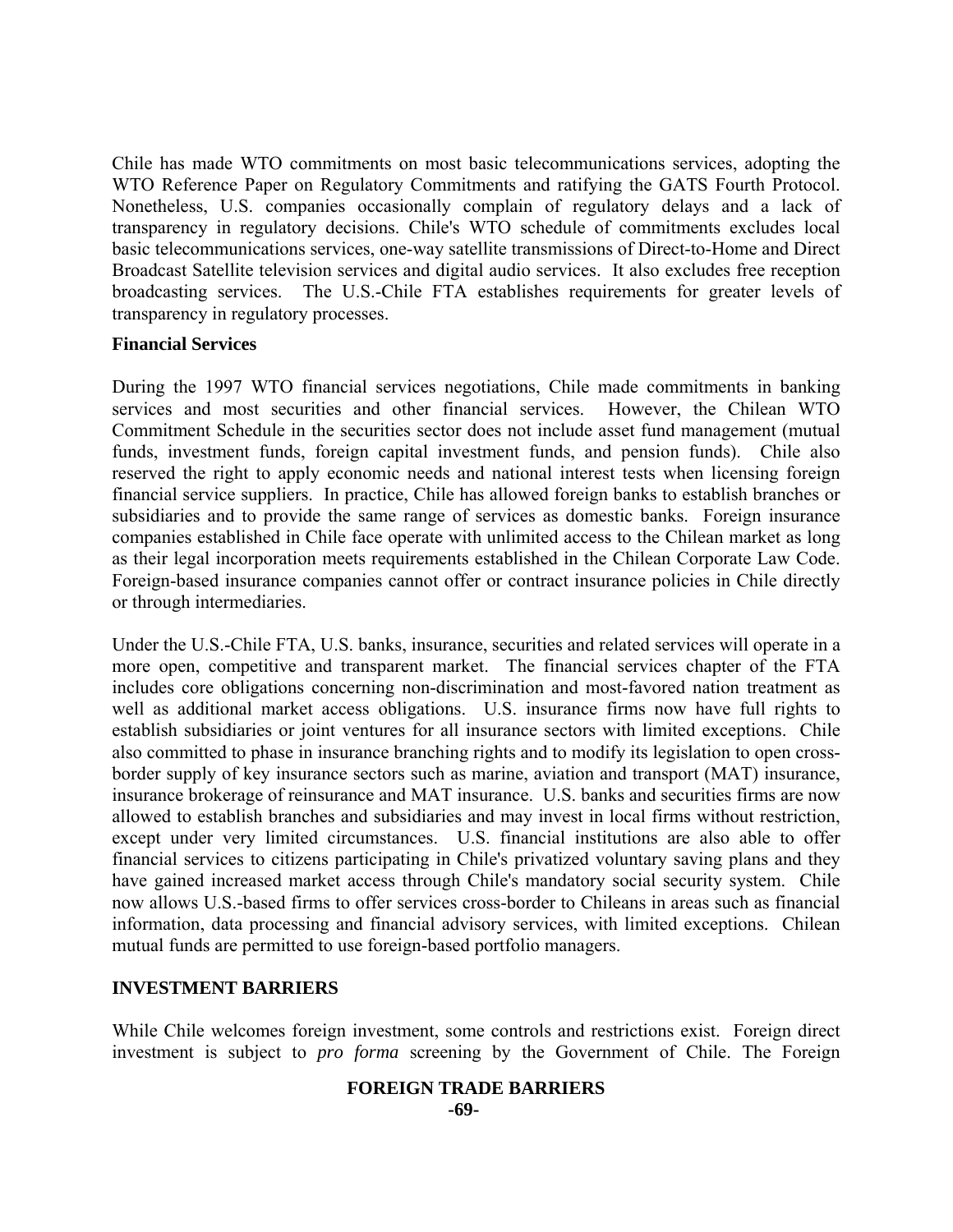Investment Committee (FIC) of the Ministry of Economy is the institution responsible for approving foreign investment as well as setting terms and conditions for related contracts. FIC approval is required for the following categories of investment projects: those whose total value exceeds \$5 million; those related to sectors or activities that are normally developed by the government or carried out by public services; those involving the mass media; and those made by foreign governments or by foreign public entities. Foreign investment projects worth more than \$5 million are entitled to the benefits and guarantees of Decree Law (DL) 600. Under this law, the FIC signs a separate contract with each investor that stipulates the time period within which the investment will be implemented, which varies according to the type of investment. Under D.L. 600, profits from an investment may be repatriated immediately, but none of the original capital may be repatriated for one year.

Foreign investors in Chile may own up to 100 percent of an enterprise established under Chilean law, and there is no limit on the period during which they may own property in Chile. Foreign investors have access to all sectors of the economy with some limited exceptions in coastal trade, air transportation and the mass media. Chile permits investment in the fishing sector to the extent that an investor's home country permits Chilean nationals to invest in that sector. Most investment projects require additional permits and/or must fulfill other requirements aside from those set forth in D.L. 600 **(**e.g., pertaining to environmental protection). All investors, both local and foreign, must comply with sector-specific legislation at the national, regional and municipal levels.

Investors domiciled abroad may bring foreign currency into Chile under Chapter 14 of the Foreign Exchange Regulations of the Central Bank. Chapter 14 allows the investor to freely sell its foreign currency through the formal or informal exchange market. The Central Bank suspended in 2001 its prior controls on capital flows, including the "encaje", a deposit requirement that applied to short-term flows. The Central Bank also eliminated an earlier oneyear holding period for indirect investment. Outflows associated with capital returns, dividends, and other investments no longer need government approval. Restrictions on the issuance of American Depositary Receipts (ADRs) have also been lifted. Chilean companies are free to take out loans or issue bonds in a wide range of currencies.

The U.S.-Chile FTA further strengthened the legal framework for U.S. investors operating in Chile. All forms of investment are protected under the FTA, including enterprises, debt, concessions, contracts and intellectual property. The FTA prohibits certain restrictions on investors, such as requirements to buy domestic rather than imported inputs.

The U.S. and Chilean Governments have been discussing a bilateral tax treaty. Until such a treaty takes effect, profits of U.S. companies will continue to be subject to taxation by both governments.

#### **FOREIGN TRADE BARRIERS -70-**